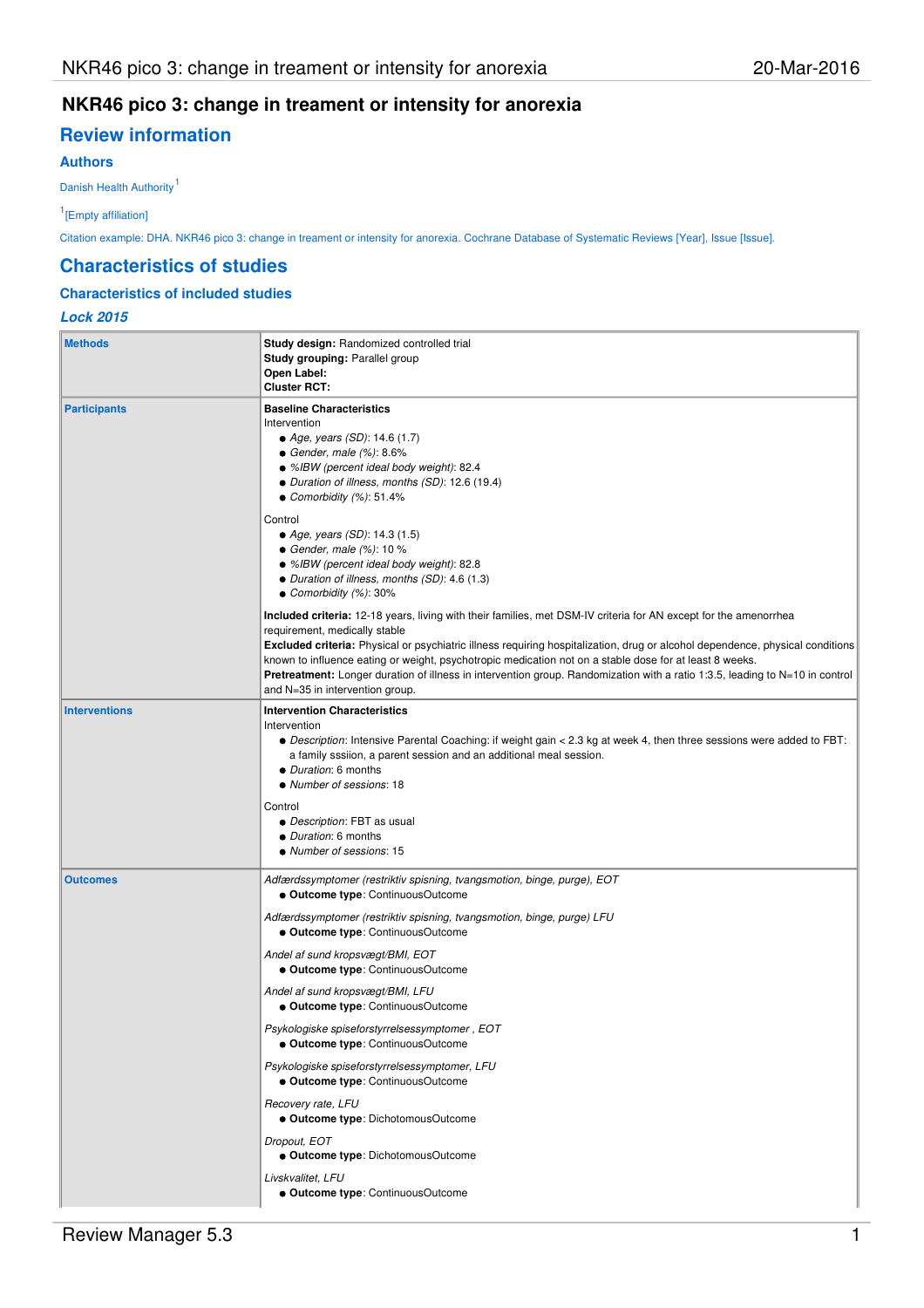# NKR46 pico 3: change in treament or intensity for anorexia 20 mar-2016

|                       | Indlæggelser                                                                                                                                                                                                                                                                                                                                                                                                                                                                                                                                                                                                              |
|-----------------------|---------------------------------------------------------------------------------------------------------------------------------------------------------------------------------------------------------------------------------------------------------------------------------------------------------------------------------------------------------------------------------------------------------------------------------------------------------------------------------------------------------------------------------------------------------------------------------------------------------------------------|
|                       | • Outcome type: DichotomousOutcome                                                                                                                                                                                                                                                                                                                                                                                                                                                                                                                                                                                        |
| <b>Identification</b> | Sponsorship source: Funding for the study was provided by NIMH to Dr. Lock (PI) R34-MH09349303, Dr. Le Grange (PI)<br>R34-MH093768, and Dr. Agras, (co-PI), R34-MH09349303.<br>Country: USA<br>Setting: Multi-site, outpatient<br><b>Comments:</b> Note that our project was mainly intended to provide the feasibility information and was not properly powered<br>for formal group comparisons.<br>Authors name: James Lock<br><b>Institution:</b> Department of Psychiatry and Behavioral Sciences, University School of Medicine<br>Email: jimlock@stanford.edu<br>Address: 401 Quarry Road, Standford, CA 94305, USA |
| <b>Notes</b>          |                                                                                                                                                                                                                                                                                                                                                                                                                                                                                                                                                                                                                           |

## Risk of bias table

| <b>Bias</b>                               | <b>Authors'</b><br>judgement | <b>Support for judgement</b>                                                                                                                                |  |  |
|-------------------------------------------|------------------------------|-------------------------------------------------------------------------------------------------------------------------------------------------------------|--|--|
| Allocation concealment                    | <b>Unclear risk</b>          | Judgement Comment: no specific information                                                                                                                  |  |  |
| Blinding of participants and<br>personnel | High risk                    | Judgement Comment: blinding not possible                                                                                                                    |  |  |
| Incomplete outcome data                   | Low risk                     | Judgement Comment: samme attrition rate i intervention og kontrol, og mindre forskel mellem<br>intervention plus og intervention minus de ekstra sessioner. |  |  |
| Blinding of outcome assessors             | Low risk                     | Quote: "Independent trained assessors conducted assessments blind to participant randomization."                                                            |  |  |
| <b>Sequence Generation</b>                | Unclear risk                 | Judgement Comment: no specific information                                                                                                                  |  |  |
| Selective outcome reporting               | Low risk                     |                                                                                                                                                             |  |  |
| Other sources of bias                     | <b>High risk</b>             | Judgement Comment: Ulige størrelse af intervention og kontrol, meget lille kontrolgruppe.                                                                   |  |  |

Footnotes

## **Characteristics of excluded studies**

## **Carter 2011**

| <b>Reason for exclusion</b>   | Wrong intervention                    |  |  |  |  |
|-------------------------------|---------------------------------------|--|--|--|--|
| <b>Carter 2015</b>            |                                       |  |  |  |  |
| <b>Reason for exclusion</b>   | Wrong study design                    |  |  |  |  |
| <b>Couturier 2013</b>         |                                       |  |  |  |  |
| <b>Reason for exclusion</b>   | Wrong study design                    |  |  |  |  |
| <b>Dalle 2013</b>             |                                       |  |  |  |  |
| <b>Reason for exclusion</b>   | Wrong study design                    |  |  |  |  |
| <b>Darcy 2013</b>             |                                       |  |  |  |  |
| <b>Reason for exclusion</b>   | Wrong study design                    |  |  |  |  |
| Fairburn 2009                 |                                       |  |  |  |  |
| <b>Reason for exclusion</b>   | Wrong patient population              |  |  |  |  |
| Fairfax 2008                  |                                       |  |  |  |  |
| <b>Reason for exclusion</b>   | no study(abstract/comment/discussion) |  |  |  |  |
| Focker 2013                   |                                       |  |  |  |  |
| <b>Reason for exclusion</b>   | no study(abstract/comment/discussion) |  |  |  |  |
| <b>GalsworthyFrancis 2014</b> |                                       |  |  |  |  |
| <b>Reason for exclusion</b>   | Wrong study design                    |  |  |  |  |
| Geller 2011                   |                                       |  |  |  |  |
| <b>Reason for exclusion</b>   | Wrong intervention                    |  |  |  |  |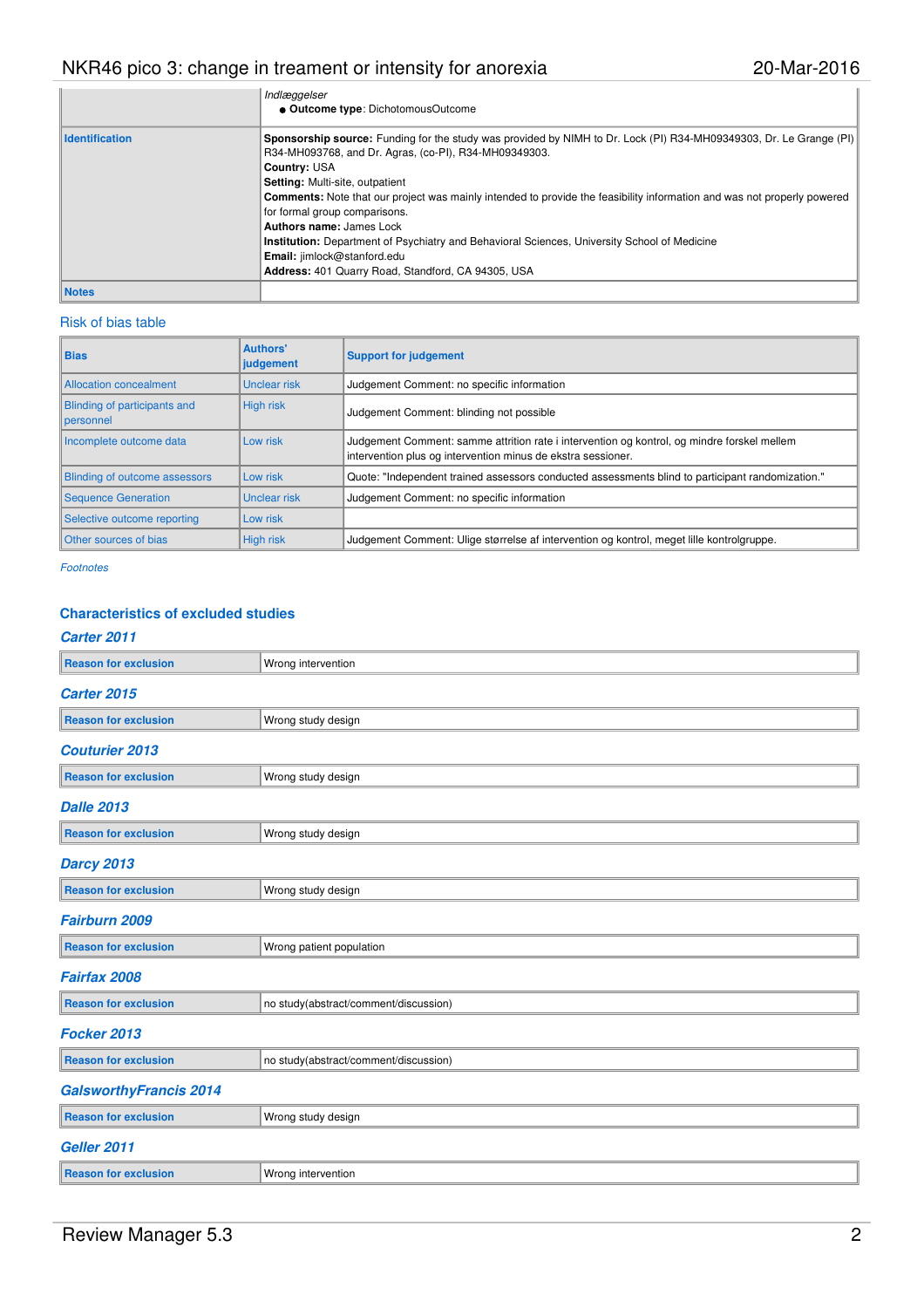# NKR46 pico 3: change in treament or intensity for anorexia 20 - 20-Mar-2016

| Ghaderi 2007                  |                                       |  |  |  |
|-------------------------------|---------------------------------------|--|--|--|
| <b>Reason for exclusion</b>   | no study(abstract/comment/discussion) |  |  |  |
| Gilbert 2008                  |                                       |  |  |  |
| <b>Reason for exclusion</b>   | Wrong study design                    |  |  |  |
| <b>Gnanavel 2014</b>          |                                       |  |  |  |
| <b>Reason for exclusion</b>   | no study(abstract/comment/discussion) |  |  |  |
| Goldstein 2011                |                                       |  |  |  |
| <b>Reason for exclusion</b>   | Wrong study design                    |  |  |  |
| Gowers 2007                   |                                       |  |  |  |
| <b>Reason for exclusion</b>   | Wrong intervention                    |  |  |  |
| <b>Gowers 2010</b>            |                                       |  |  |  |
| <b>Reason for exclusion</b>   | Wrong intervention                    |  |  |  |
| <b>Grave 2010</b>             |                                       |  |  |  |
| <b>Reason for exclusion</b>   | Wrong study design                    |  |  |  |
| Guarda 2008                   |                                       |  |  |  |
| <b>Reason for exclusion</b>   | no study(abstract/comment/discussion) |  |  |  |
| <b>Harrington 2015</b>        |                                       |  |  |  |
| <b>Reason for exclusion</b>   | no study(abstract/comment/discussion) |  |  |  |
| <b>Herpertz Dahlmann 2013</b> |                                       |  |  |  |
| <b>Reason for exclusion</b>   | no study(abstract/comment/discussion) |  |  |  |
| <b>Herpertz Dahlmann 2014</b> |                                       |  |  |  |
| <b>Reason for exclusion</b>   | Wrong intervention                    |  |  |  |
| <b>Herpertz Dahlmann 2015</b> |                                       |  |  |  |
| <b>Reason for exclusion</b>   | no study(abstract/comment/discussion) |  |  |  |
| <b>Keel 2008</b>              |                                       |  |  |  |
| <b>Reason for exclusion</b>   | Wrong intervention                    |  |  |  |
| <b>Kong 2005</b>              |                                       |  |  |  |
| <b>Reason for exclusion</b>   | Wrong intervention                    |  |  |  |
| <b>LeGrange 2014</b>          |                                       |  |  |  |
| <b>Reason for exclusion</b>   | Wrong study design                    |  |  |  |
| <b>Lock 2006</b>              |                                       |  |  |  |
| <b>Reason for exclusion</b>   | Wrong study design                    |  |  |  |
| <b>Lock 2007</b>              |                                       |  |  |  |
| <b>Reason for exclusion</b>   | Wrong study design                    |  |  |  |
| <b>Lose 2014</b>              |                                       |  |  |  |
| <b>Reason for exclusion</b>   | Wrong study design                    |  |  |  |
| <b>Madden 2015</b>            |                                       |  |  |  |
| <b>Reason for exclusion</b>   | Wrong intervention                    |  |  |  |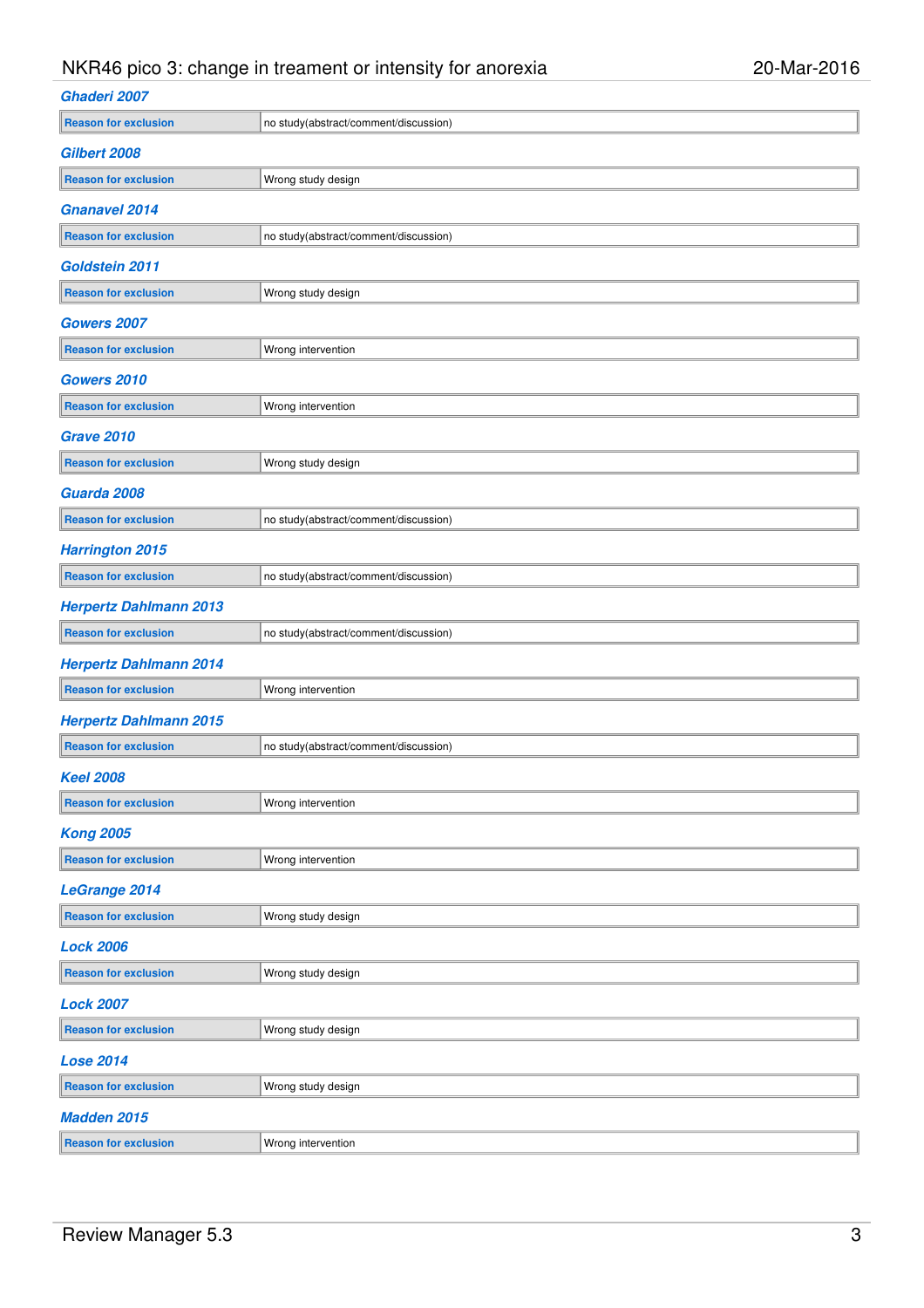# NKR46 pico 3: change in treament or intensity for anorexia 20 - 20-Mar-2016

| <b>Marco 2013</b>            |                                       |
|------------------------------|---------------------------------------|
| <b>Reason for exclusion</b>  | Wrong intervention                    |
| <b>McIntosh 2005</b>         |                                       |
| <b>Reason for exclusion</b>  | Wrong intervention                    |
| <b>Mitchell 2005</b>         |                                       |
| <b>Reason for exclusion</b>  | Wrong study design                    |
| <b>Naab 2012</b>             |                                       |
| <b>Reason for exclusion</b>  | Wrong study design                    |
| <b>Nicholls 2013</b>         |                                       |
| <b>Reason for exclusion</b>  | no study(abstract/comment/discussion) |
| <b>Nunes 2009</b>            |                                       |
| <b>Reason for exclusion</b>  | no study(abstract/comment/discussion) |
| Rhodes 2005                  |                                       |
| <b>Reason for exclusion</b>  | Wrong study design                    |
| <b>Schaffner 2008</b>        |                                       |
| <b>Reason for exclusion</b>  | Wrong intervention                    |
| <b>Schmidt 2013</b>          |                                       |
| <b>Reason for exclusion</b>  | no study(abstract/comment/discussion) |
| <b>Schmidt 2015</b>          |                                       |
| <b>Reason for exclusion</b>  | Wrong intervention                    |
| <b>Stein 2011</b>            |                                       |
| <b>Reason for exclusion</b>  | Wrong study design                    |
| <b>Stiles Shields 2013</b>   |                                       |
| <b>Reason for exclusion</b>  | Wrong intervention                    |
| <b>Suarez Pinilla 2015</b>   |                                       |
| <b>Reason for exclusion</b>  | Wrong intervention                    |
| <b>Tasca 2012</b>            |                                       |
| <b>Reason for exclusion</b>  | Wrong study design                    |
| <b>Utzinger 2014</b>         |                                       |
| <b>Reason for exclusion</b>  | Wrong study design                    |
| <b>Wade 2009</b>             |                                       |
| <b>Reason for exclusion</b>  | Wrong intervention                    |
| <b>Waterman Collins 2014</b> |                                       |
| <b>Reason for exclusion</b>  | Wrong intervention                    |
| <b>Zainal 2016</b>           |                                       |
| <b>Reason for exclusion</b>  | Wrong study design                    |
| Zipfel 2014                  |                                       |
| <b>Reason for exclusion</b>  | Wrong intervention                    |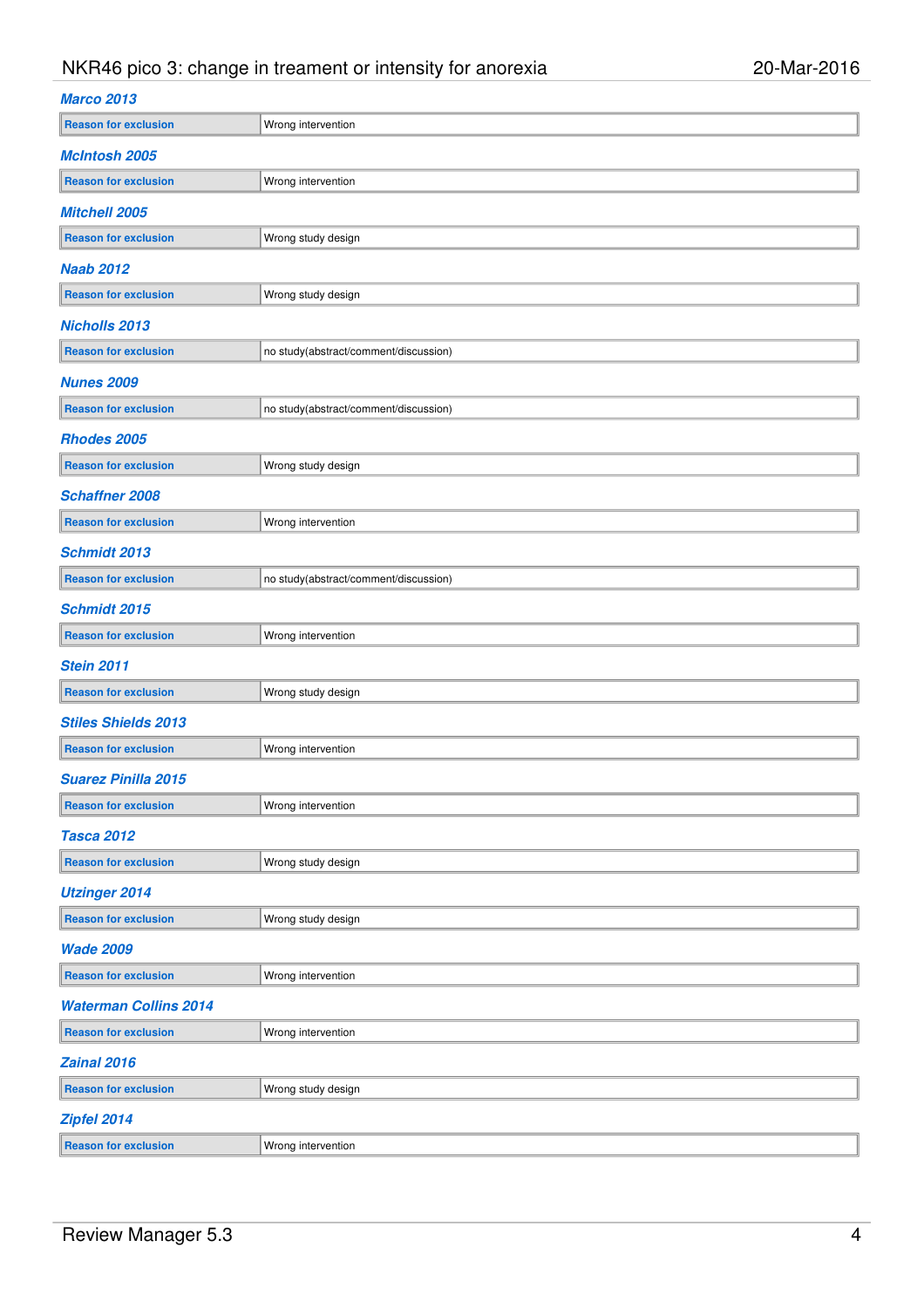Footnotes

#### **Characteristics of studies awaiting classification**

Footnotes

#### **Characteristics of ongoing studies**

Footnotes

## **Summary of findings tables**

## **Additional tables**

## **References to studies**

#### **Included studies**

#### **Lock 2015**

Lock J.; Le,Grange D.; Agras W.S.; Fitzpatrick K.K.; Jo B.; Accurso E.; Forsberg S.; Anderson K.; Arnow K.; Stainer M.. Can adaptive treatment improve outcomes in family-based therapy for adolescents with anorexia nervosa? Feasibility and treatment effects of a multi-site treatment study. Behaviour research and therapy 2015;73(Web Page):90-95. [DOI: ]

#### **Excluded studies**

#### **Carter 2011**

Carter F.A.; Jordan J.; McIntosh V.V.W.; Luty S.E.; McKenzie J.M.; Frampton C.M.A.; Bulik C.M.; Joyce P.R.. The long-term efficacy of three psychotherapies for anorexia nervosa: A randomized, controlled trial. International Journal of Eating Disorders 2011;44(7):647-654. [DOI: ]

#### **Carter 2015**

Carter,Jacqueline C.; Kelly,Allison C.. Autonomous and controlled motivation for eating disorders treatment: Baseline predictors and relationship to treatment outcome. British Journal of Clinical Psychology 2015;54(1):76-90 15p. [DOI: 10.1111/bjc.12062]

#### **Couturier 2013**

Couturier,Jennifer; Kimber,Melissa; Szatmari,Peter. Efficacy of family-based treatment for adolescents with eating disorders: A systematic review and meta-analysis.. International Journal of Eating Disorders 2013;46(1):3-11. [DOI: ]

#### **Dalle 2013**

Dalle,Grave R.; Calugi S.; Doll H.A.; Fairburn C.G.. Enhanced cognitive behaviour therapy for adolescents with anorexia nervosa: An alternative to family therapy? Behaviour research and therapy 2013;51(1):R9-R12. [DOI: ]

#### **Darcy 2013**

Darcy A.M.; Bryson S.W.; Agras W.S.; Fitzpatrick K.K.; Le,Grange D.; Lock J.. Do in-vivo behaviors predict early response in family-based treatment for anorexia nervosa? Behaviour research and therapy 2013;51(11):762-766. [DOI: ]

#### **Fairburn 2009**

Fairburn,C. G.; Cooper,Z.; Doll,H. A.; O'Connor,M. E.; Bohn,K.; Hawker,D. M.; Wales,J. A.; Palmer,R. L.. Transdiagnostic cognitive-behavioral therapy for patients with eating disorders: a two-site trial with 60-week follow-up. American Journal of Psychiatry 2009;166(3):311-319 9p. [DOI: 10.1176/appi.ajp.2008.08040608]

#### **Fairfax 2008**

Fairfax,Hamilton. 'CBT or not CBT', is that really the question? Re-considering the evidence base - the contribution of process research.. Counselling Psychology Review 2008;23(4):27-37. [DOI: ]

#### **Focker 2013**

Focker M.; Knoll S.; Hebebrand J.. Anorexia nervosa. European Child and Adolescent Psychiatry 2013;22(Web Page):S29-S35. [DOI: ]

#### **GalsworthyFrancis 2014**

GalsworthyFrancis,Lisa; Allan,Steven. Cognitive behavioural therapy for anorexia nervosa: A systematic review.. Clinical psychology review 2014;34(1):54-72. [DOI: ]

#### **Geller 2011**

Geller J.; Brown K.E.; Srikameswaran S.. The efficacy of a brief motivational intervention for individuals with eating disorders: A randomized control trial. International Journal of Eating Disorders 2011;44(6):497-505. [DOI: ]

#### **Ghaderi 2007**

Ghaderi,A.. Logical functional analysis in the assessment and treatment of eating disorders. Clinical Psychologist 2007;11(1):1-12 12p. [DOI: ]

#### **Gilbert 2008**

Gilbert G.. Inpatient treatment equals outpatient treatment for anorexia. Journal of the National Medical Association 2008;100(7):869-870. [DOI: ]

#### **Gnanavel 2014**

Gnanavel,Sundar. Treatment of adolescents with anorexia nervosa.. The Lancet 2014;384(9939):229-230. [DOI: ]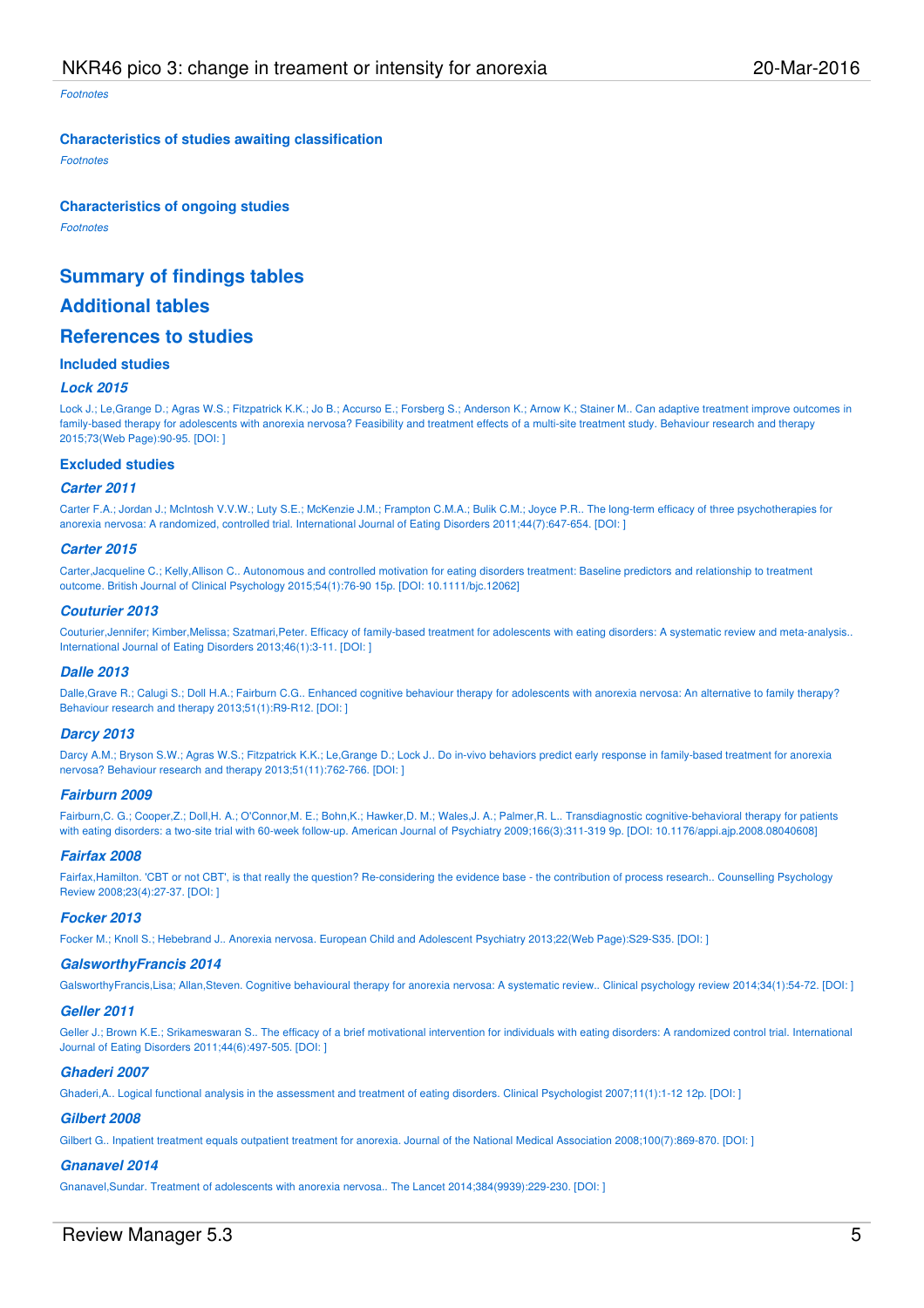## NKR46 pico 3: change in treament or intensity for anorexia 20 20-Mar-2016

#### **Goldstein 2011**

Goldstein,Mandy; Peters,Lorna; Baillie,Andrew; McVeagh,Patricia; Minshall,Gerri; Fitziames,Dianne, The effectiveness of a day program for the treatment of adolescent anorexia nervosa.. International Journal of Eating Disorders 2011;44(1):29-38. [DOI: ]

#### **Gowers 2007**

Gowers,Simon G.; Clark,Andrew; Roberts,Chris; Griffiths,Alison; Edwards,Vanessa; Bryan,Claudine; Smethurst,Nicola; Byford,Sarah; Barrett,Barbara. Clinical effectiveness of treatments for anorexia nervosa in adolescents: Randomised controlled trial.. The British Journal of Psychiatry 2007;191(5):427-435. [DOI: ]

#### **Gowers 2010**

Gowers S.G.; Clark A.F.; Roberts C.; Byford S.; Barrett B.; Griffiths A.; Edwards V.; Bryan C.; Smethurst N.; Rowlands L.; Roots P.. A randomised controlled multicentre trial of treatments for adolescent anorexia nervosa including assessment of cost-effectiveness and patient acceptability - The TOuCAN trial. Health technology assessment 2010;14(15):1-98. [DOI: ]

#### **Grave 2010**

Grave,Riccardo Dalle. Inpatient cognitive behavior therapy for severe eating disorders.. Psihologijske Teme 2010;19(2):323-340. [DOI: ]

#### **Guarda 2008**

Guarda A.S.. Treatment of anorexia nervosa: Insights and obstacles. Physiology and Behavior 2008;94(1):113-120. [DOI: ]

#### **Harrington 2015**

Harrington,Brian C.; Jimerson,Michelle; Haxton,Christina; Jimerson,David C., Initial evaluation, diagnosis, and treatment of anorexia nervosa and bulimia nervosa. American Family Physician 2015;91(1):46-52 7p. [DOI: ]

#### **Herpertz Dahlmann 2013**

Herpertz-Dahlmann B.; Rastam M.; Wentz E.; Hebebrand J.; Nicholls D.. New findings in diagnostics and treatment of childhood and adolescent eating disorders. European Child and Adolescent Psychiatry 2013;22(2):S95. [DOI: ]

#### **Herpertz Dahlmann 2014**

Herpertz-Dahlmann B.; Schwarte R.; Krei M.; Egberts K.; Warnke A.; Wewetzer C.; Pfeiffer E.; Fleischhaker C.; Scherag A.; Holtkamp K.; Hagenah U.; Buhren K.; Konrad K.; Schmidt U.; Schade-Brittinger C.; Timmesfeld N.; Dempfle A.. Day-patient treatment after short inpatient care versus continued inpatient treatment in adolescents with anorexia nervosa (ANDI): A multicentre, randomised, open-label, non-inferiority trial. The Lancet 2014;383(9924):1222-1229. [DOI: ]

#### **Herpertz Dahlmann 2015**

Herpertz-Dahlmann B.; Krei M.; Buhren K.; Schwarte R.; Egberts K.; Wewetzer C.; Pfeiffer E.; Fleischhaker C.; Konrad K.; Schade-Brittinger C.; Timmesfeld N.; Dempfle A.. Day patient treatment is superior to inpatient treatment after 2.5 years-results of a 2.5 year follow-up-study in 170 patients. European Child and Adolescent Psychiatry 2015;24(1):S97. [DOI: ]

#### **Keel 2008**

Keel,Pamela K.; Haedt,Alissa. Evidence-based psychosocial treatments for eating problems and eating disorders.. Journal of Clinical Child and Adolescent Psychology 2008;37(1):39-61. [DOI: ]

#### **Kong 2005**

Kong S.. Day treatment programme for patients with eating disorders: Randomized controlled trial. Journal of advanced nursing 2005;51(1):5-14. [DOI:]

#### **LeGrange 2014**

Le Grange,Daniel; Accurso,Erin C.; Lock,James; Agras,Stewart; Bryson,Susan W.. Early weight gain predicts outcome in two treatments for adolescent anorexia nervosa.. International Journal of Eating Disorders 2014;47(2):124-129. [DOI: ]

#### **Lock 2006**

Lock,James; Couturier,Jennifer; Bryson,Susan; Agras,Stewart. Predictors of Dropout and Remission in Family Therapy for Adolescent Anorexia Nervosa in a Randomized Clinical Trial.. International Journal of Eating Disorders 2006;39(8):639-647. [DOI: ]

#### **Lock 2007**

Lock J.: Fitzpatrick K.K.. Evidenced-based treatments for children and adolescents with eating disorders: Family therapy and family-facilitated cognitive-behavioral therapy. Journal of Contemporary Psychotherapy 2007;37(3):145-155. [DOI: ]

#### **Lose 2014**

Lose,Anna; Davies,Charlotte; Renwick,Beth; Kenyon,Martha; Treasure,Janet; Schmidt,Ulrike. Process Evaluation of the Maudsley Model for Treatment of Adults with Anorexia Nervosa Trial. Part II: Patient Experiences of Two Psychological Therapies for Treatment of Anorexia Nervosa. European Eating Disorders Review 2014;22(2):131-139 9p. [DOI: 10.1002/erv.2279]

#### **Madden 2015**

Madden,S.; MiskovicWheatley,J.; Wallis,A.; Kohn,M.; Lock,J.; Le Grange,D.; Jo,B.; Clarke,S.; Rhodes,P.; Hay,P.; Touyz,S.. A randomized controlled trial of in-patient treatment for anorexia nervosa in medically unstable adolescents.. Psychological medicine 2015;45(2):415-427. [DOI: ]

#### **Marco 2013**

Marco,Jose H.; Perpina,Conxa; Botella,Cristina. Effectiveness of cognitive behavioral therapy supported by virtual reality in the treatment of body image in eating disorders: One year follow-up.. Psychiatry research 2013;209(3):619-625. [DOI: ]

#### **McIntosh 2005**

McIntosh,Virginia V. W.; Jordan,Jennifer; Carter,Frances A.; Luty,Suzanne E.; McKenzie,Janice M.; Bulik,Cynthia M.; Frampton,Christopher M. A.; Joyce,Peter R.. Three Psychotherapies for Anorexia Nervosa: A Randomized, Controlled Trial.. The American Journal of Psychiatry 2005;162(4):741-747. [DOI: ]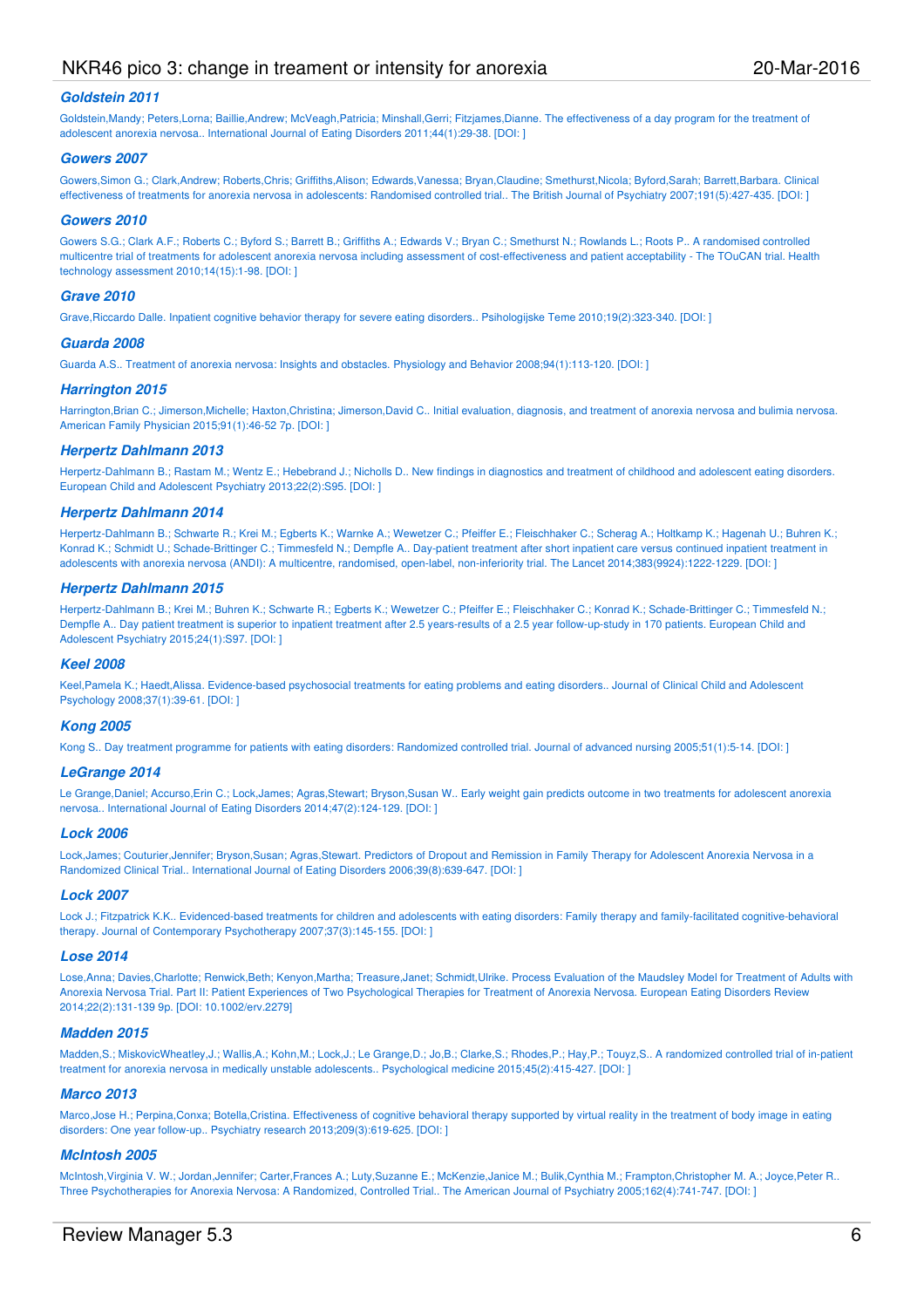## NKR46 pico 3: change in treament or intensity for anorexia 20 20-Mar-2016

#### **Mitchell 2005**

Mitchell,James E.; Steffen,Kristine; Cook Myers,Tricia; Roerig,James. Pharmacologic and psychotherapeutic treatment of anorexia nervosa.. Women's health 2005;1(1):115-123. [DOI: ]

#### **Naab 2012**

Naab S.; Schlegel S.; Heuser J.; Fichter M.; Cuntz U.; Voderholzer U.. Effectiveness of inpatient cognitive behaviour therapy for adolescents with anorexia nervosa in comparison with adults: An analysis of a specialized inpatient treatment setting. Adolescent Psychiatry 2012;2(1):89-90. [DOI: ]

#### **Nicholls 2013**

Nicholls D.. Towards a stepped care model for child and adolescent AN: The role of early intervention. European Child and Adolescent Psychiatry 2013;22(2):S95-S96. [DOI: ]

#### **Nunes 2009**

Nunes P.; Duarte-Silva S.; Brandao I.; Roma-Torres A.. Decision to admit and aims of hospitalization in the treatment of eating disorders: Making sense of a seven years experience. European Psychiatry 2009;24(Web Page):S757. [DOI: ]

#### **Rhodes 2005**

Rhodes,Paul; Madden,Sloane. Scientist-practitioner family therapists, postmodern medical practitioners and expert parents: second-order change in the Eating Disorders Program at The Children's Hospital at Westmead.. Journal of Family Therapy 2005;27(2):171-182. [DOI: ]

#### **Schaffner 2008**

Schaffner,A. D.; Buchanan,L. P.. Integrating evidence-based treatments with individual needs in an outpatient facility for eating disorders. Eating Disorders 2008;16(5):378-392 15p. [DOI: ]

#### **Schmidt 2013**

Schmidt U.; Renwick B.; Lose A.; Kenyon M.; DeJong H.; Broadbent H.; Loomes R.; Watson C.; Ghelani S.; Serpell L.; Richards L.; Johnson-Sabine E.; Boughton N.; Whitehead L.; Beecham J.; Treasure J.; Landau S.. The MOSAIC study - comparison of the Maudsley Model of Treatment for Adults with Anorexia Nervosa (MANTRA) with Specialist Supportive Clinical Management (SSCM) in outpatients with anorexia nervosa or eating disorder not otherwise specified, anorexia nervosa type: Study protocol for a randomized controlled trial. Trials 2013;14(1):no pagination. [DOI: ]

#### **Schmidt 2015**

Schmidt,Ulrike; Magill,Nicholas; Renwick,Bethany; Keyes,Alexandra; Kenyon,Martha; Dejong,Hannah; Lose,Anna; Broadbent,Hannah; Loomes,Rachel; Yasin,Huma; Watson,Charlotte; Ghelani,Shreena; Bonin,EvaMaria; Serpell,Lucy; Richards,Lorna; JohnsonSabine,Eric; Boughton,Nicky; Whitehead,Linette; Beecham,Jennifer; Treasure,Janet; Landau,Sabine. The Maudsley Outpatient Study of Treatments for Anorexia Nervosa and Related Conditions (MOSAIC): Comparison of the Maudsley Model of Anorexia Nervosa Treatment for Adults (MANTRA) with specialist supportive clinical management (SSCM) in outpatients with broadly defined anorexia nervosa: A randomized controlled trial.. Journal of consulting and clinical psychology 2015;83(4):796-807. [DOI: ]

#### **Stein 2011**

Stein K.F.; Wing J.; Lewis A.; Raghunathan T.. An eating disorder randomized clinical trial and attrition: Profiles and determinants of dropout. International Journal of Eating Disorders 2011;44(4):356-368. [DOI: ]

#### **Stiles Shields 2013**

Stiles-Shields C.; Touyz S.; Hay P.; Lacey H.; Crosby R.D.; Rieger E.; Bamford B.; Le,Grange D.. Therapeutic alliance in two treatments for adults with severe and enduring anorexia nervosa. International Journal of Eating Disorders 2013;46(8):783-789. [DOI: ]

#### **Suarez Pinilla 2015**

Suarez-Pinilla P.; Pena-Perez C.; Arbaizar-Barrenechea B.; Crespo-Facorro B.; Del,Barrio J.; Treasure J.; Llorca-Diaz J.. Inpatient treatment for anorexia nervosa: A systematic review of randomized controlled trials. Journal of Psychiatric Practice 2015;21(1):49-59. [DOI: ]

#### **Tasca 2012**

Tasca G.A.; Keating L.; Maxwell H.; Hares S.; Trinneer A.; Barber A.M.; Bradwejn J.; Bissada H.. Predictors of treatment acceptance and of participation in a randomized controlled trial among women with anorexia nervosa. European Eating Disorders Review 2012;20(2):155-161. [DOI: ]

#### **Utzinger 2014**

Utzinger,Linsey. Transdiagnostic response to family-based treatment for eating disorders in adolescents: Predictors of outcome.. Dissertation Abstracts International: Section B: The Sciences and Engineering 2014;74(12-B(E):Sefe. [DOI:]

#### **Wade 2009**

Wade T.D.; Frayne A.; Edwards S.-A.; Robertson T.; Gilchrist P.. Motivational change in an inpatient anorexia nervosa population and implications for treatment. Australian and New Zealand Journal of Psychiatry 2009;43(3):235-243. [DOI: ]

#### **Waterman Collins 2014**

Waterman-Collins D.; Renwick B.; Lose A.; Kenyon M.; Serpell L.; Richards L.; Boughton N.; Treasure J.; Schmidt U., Process evaluation of the MOSAIC trial, Part I: Therapist experiences of delivering two psychological therapies for treatment of Anorexia Nervosa. European Eating Disorders Review 2014;22(2):122-130. [DOI: ]

#### **Zainal 2016**

Zainal,Kelly Ann; Renwick,Beth; Keyes,Alexandra; Lose,Anna; Kenyon,Martha; DeJong,Hannah; Broadbent,Hannah; Serpell,Lucy; Richards,Lorna; Johnson-Sabine,Eric; Boughton,Nicky; Whitehead,Linette; Treasure,Janet; Schmidt,Ulrike; MOSAIC trial group. Process evaluation of the MOSAIC trial: treatment experience of two psychological therapies for out-patient treatment of Anorexia Nervosa.. Journal of Eating Disorders 2016;4(Journal Article):2. [DOI: ]

#### **Zipfel 2014**

Zipfel S.; Wild B.; Grob G.; Friederich H.-C.; Teufel M.; Schellberg D.; Giel K.E.; De,Zwaan M.; Dinkel A.; Herpertz S.; Burgmer M.; Lowe B.; Tagay S.; Wietersheim J.V.; Zeeck A.; Schade-Brittinger C.; Schauenburg H.; Herzog W.. Focal psychodynamic therapy, cognitive behaviour therapy, and optimised treatment as usual in